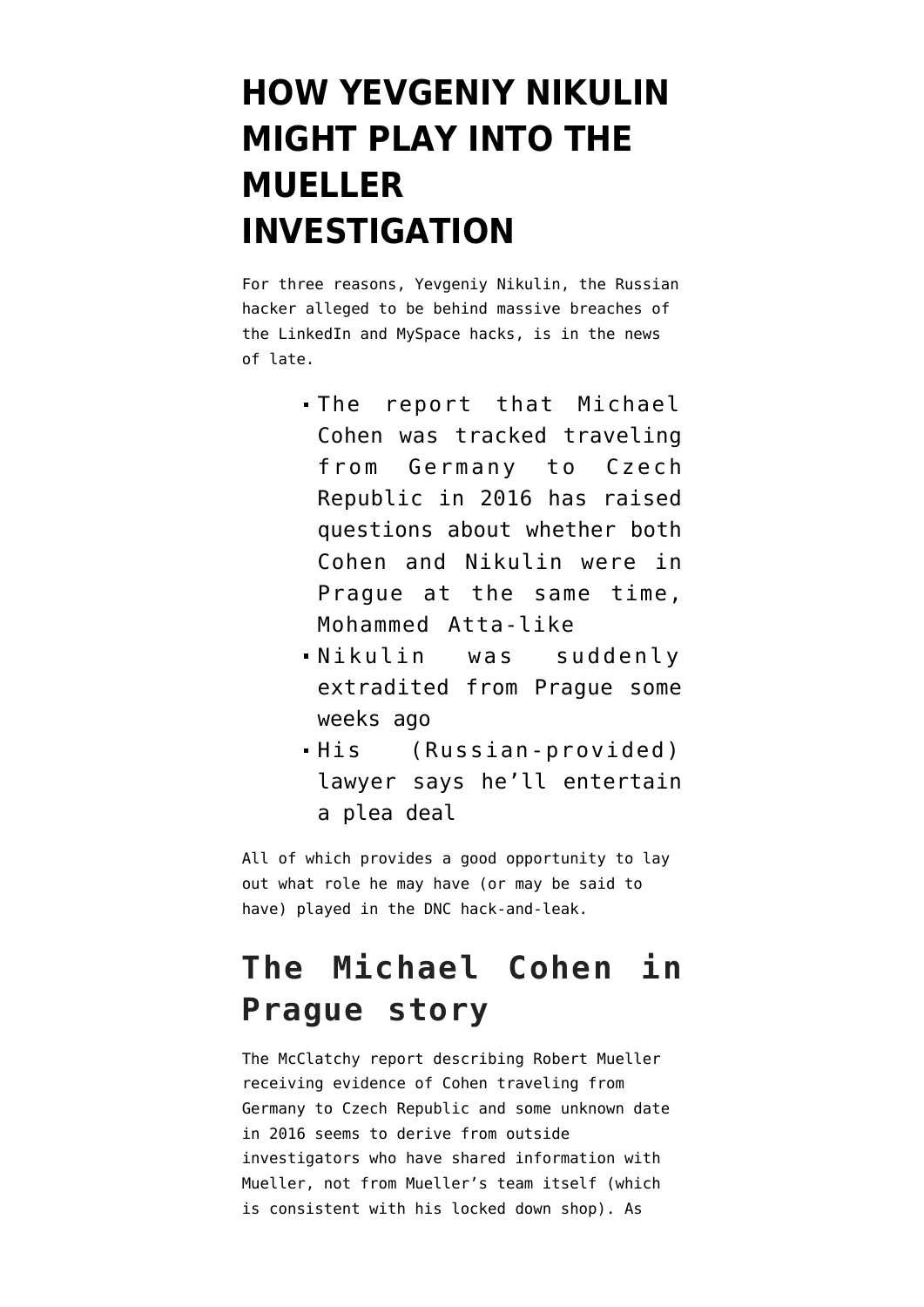such, it falls far short of being a confirmation of a meeting, or even validation that Mueller has confirmed any intelligence shared with his investigators. Moreover, the report has little detail as to timing, either of the visit or when Mueller actually got this intelligence.

And while it took a bit of time (Cohen can be forgiven for the delay because he [apparently has](https://www.thedailybeast.com/michael-cohen-may-learn-the-hard-way-that-theres-no-such-thing-as-consigliere-client-privilege?ref=scroll) [very urgent business](https://www.thedailybeast.com/michael-cohen-may-learn-the-hard-way-that-theres-no-such-thing-as-consigliere-client-privilege?ref=scroll) hanging with his homies smoking cigars), he [did deny](https://twitter.com/MichaelCohen212/status/985184355382431744) this report, offering the same partial story he offered last year.



Bad reporting, bad information and bad story by same reporter Peter Stone @McClatchyDC. No matter how many times or ways they write it, I have never been to Prague. I was in LA with my son. Proven! mcclatchydc.com/news/politics-..



in Prague in 2016, confirming part of doss... mcclatchydc.c

11:53am - 14 Apr 2018 - Twitter for iPhone

That said, given the claimed timing, any coincidental presence in Prague by both Cohen and Nikulin is unlikely. Cohen's presence in Prague is said to have roughly aligned with that reported in the dossier, so August or September. According to the FBI's arrest affidavit for Nikulin he passed from Belarus into Poland on October 1, 2016, and probably was still there when posting from Warsaw on October 3; Nikulin was arrested in Prague on October 5. So unless Cohen went to Prague during his known October 2016 trip to England (definitely a possibility, but inconsistent with the dossier reporting), then they would no more have met in Prague (or planned to) than Mohammed Atta and Iraq's Ahmad Samir al-Ani did.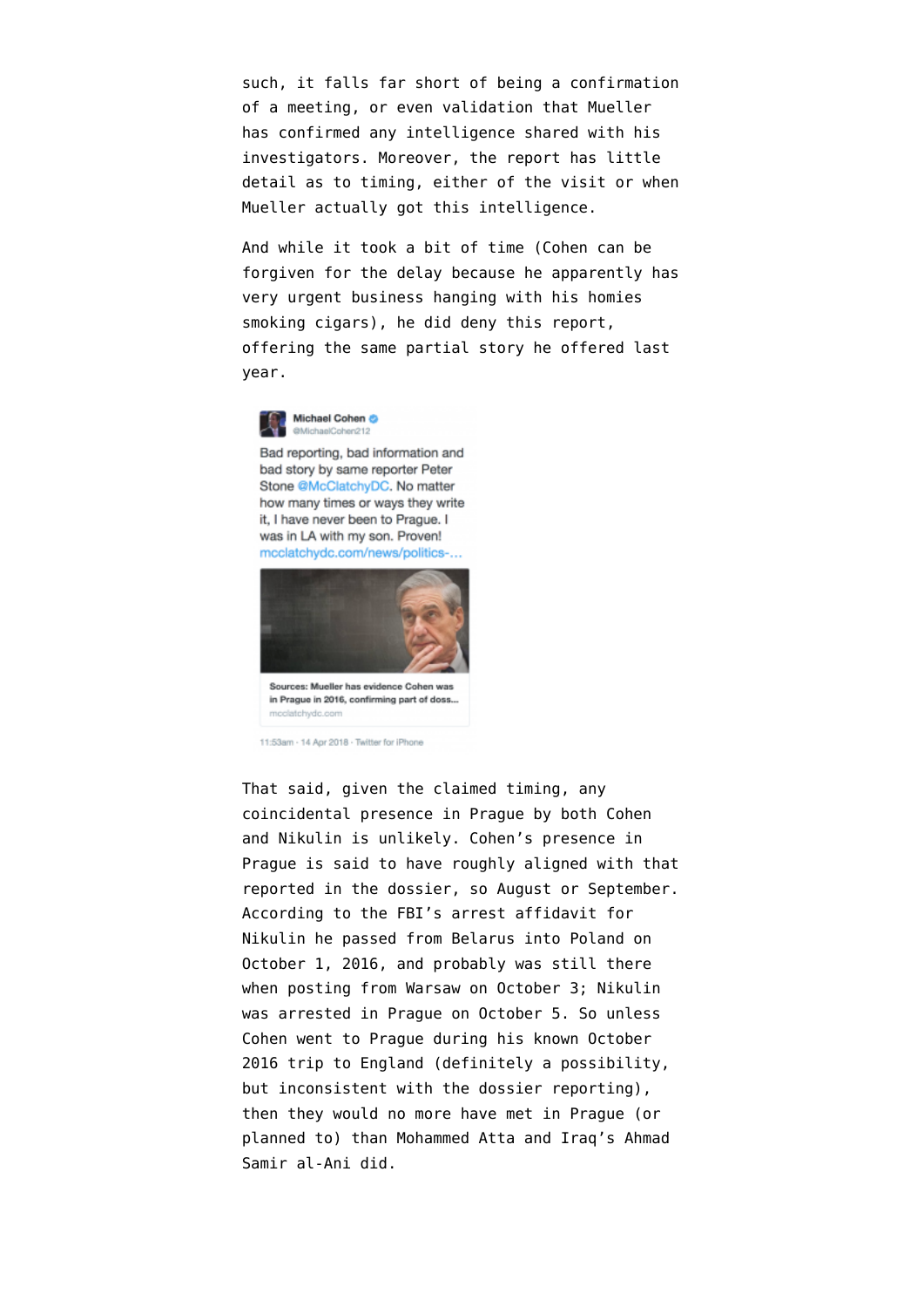### **The sudden Nikulin extradition**

That said, I do think the sudden Nikulin extradition, even as pro-Russian Czech President Milos Zeman [fought](https://www.rferl.org/a/czech-president-zeman-russian-hacker-nikulin-lobbying-extradition/29060440.html) with Czech Justice Minister Robert Pelikan over it — even to the point of threatening to replace him — is worth noting. That's true, first of all, because it appears Paul Ryan — purportedly on vacation with his family, but [making appearances with everyone but](https://www.rferl.org/a/us-house-speaker-paul-ryan-calls-for-extradition-alleged-russian-hacker-nikulin-united-states-czech-visit-zeman/29129441.html) [Zeman](https://www.rferl.org/a/us-house-speaker-paul-ryan-calls-for-extradition-alleged-russian-hacker-nikulin-united-states-czech-visit-zeman/29129441.html) — had a hand in it.

> During a visit to the Czech Republic, U.S. House Speaker Paul Ryan said on March 27 that "we have every reason to believe and expect that Mr. Nikulin will be extradited to America."

> "The United States has the case to prevail on having him extradited, whether it's the severity of the crime, which is clearly on the side of U.S., or the timing of the request for the extradition," he told reporters.

> In an interview with RFE/RL in Prague on March 26, Ryan said that the "case for extraditing [Nikulin] to America versus Russia is extremely clear."

> Ryan, who met with Prime Minister Andrej Babis and other Czech officials during his visit, told RFE/RL that he would raise the issue in those talks.

> "He did violate our laws, he did hack these companies…. So the extradition claim is very legitimate," he said. "And I just expect that the Czech system will go through its process, and at the end of that process, I am hopeful and expecting that he'll be extradited."

Nikulin was extradited just days later, even as the decision looked like it would be reviewed.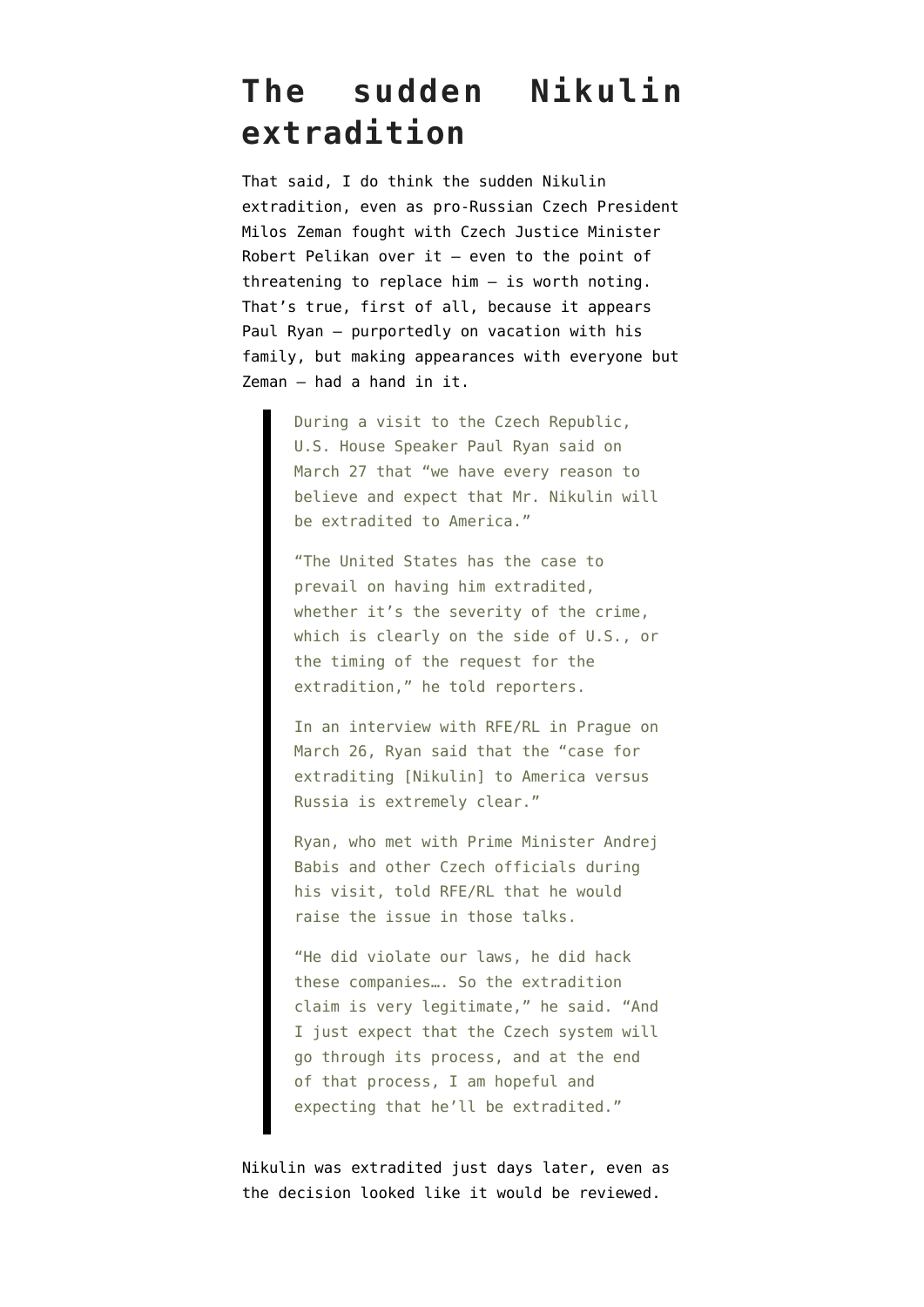### Zeman has since [made very bizarre comments](http://praguemonitor.com/2018/04/06/zeman-criticises-nikulins-extradition-usa) criticizing Ryan for his involvement.

Zeman said he had a different view of the Nikulin case than Justice Minister Robert Pelikan (ANO), who had given consent to the extradition of this Russian citizen to the USA, but that he fully respected the minister's right to decide on this matter.

Apart from the United States, Russia was seeking Nikulin's extradition, too, based on a suspected online theft.

"When Donald Trump was elected American president, (U.S. House of Representatives Speaker Paul) Ryan wore a black tie. The same Mr Ryan arrived in the Czech Republic (last week). He publicly stated that he had arrived basically in order to get Mr Nikulin to the United States, in which he succeeded. Well, one of the versions is that Mr Nikulin may in some way serve as a tool of the internal American political fight – to which the black tie served as well," Zeman said.

"I do not consider this a very good solution if Czechs were to meddle in the American political situation," Zeman added.

Ryan, who appreciated the Czech government for the extradition of Nikulin, did not meet Zeman during his recent visit to Prague without citing the reasons.

It may be that Ryan was doing the bidding of Trump. Or, more likely, Ryan may have made the move in what appears to be fairly unified NATO response to the attempted Sergei Skripal assassination.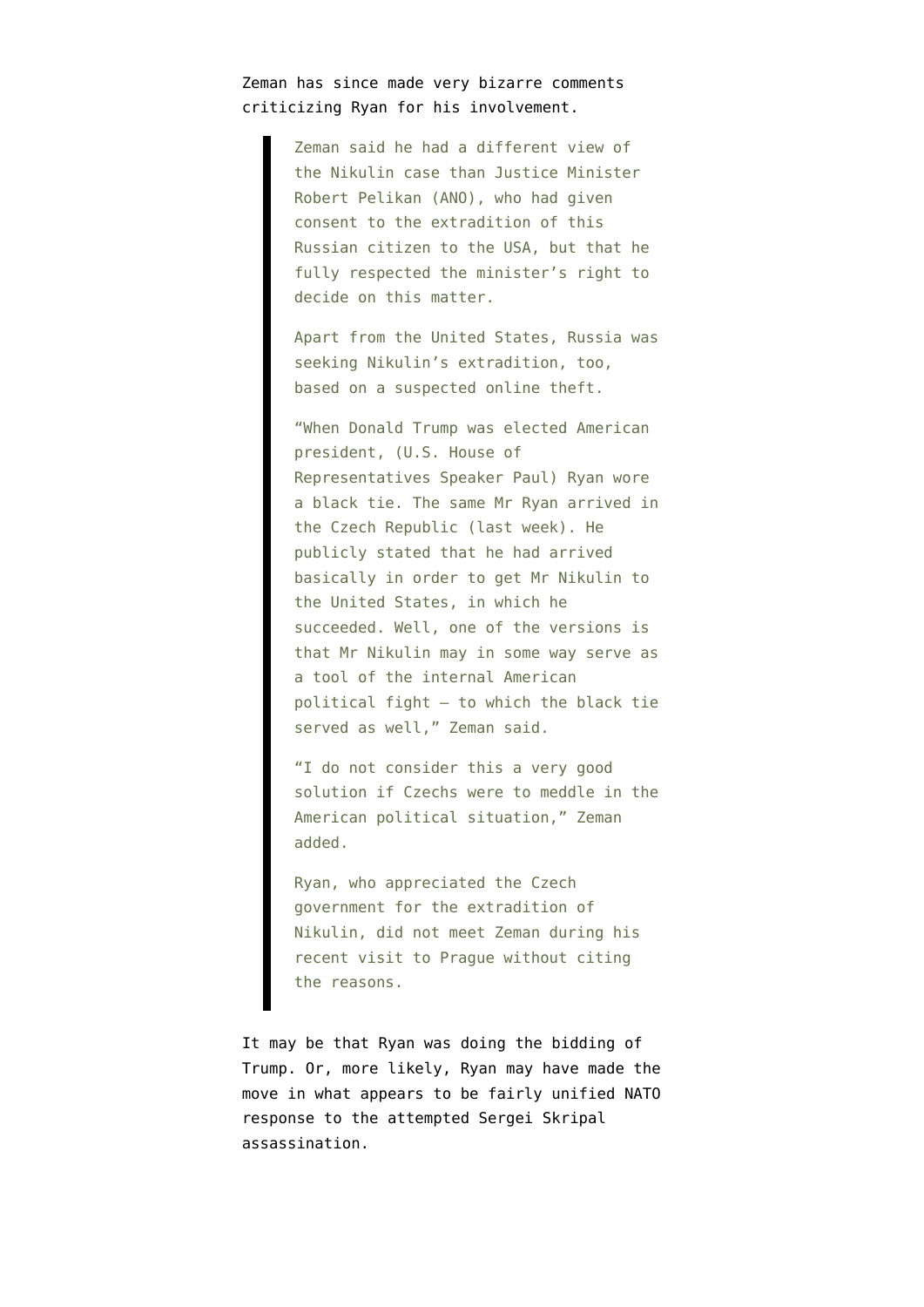## **Nikulin's Russianprovided lawyer makes it clear they will negotiate**

That said, I find it very interesting that Nikulin's lawyer, whom the Russians asked to get involved, is [explicitly already talking](https://www.cyberscoop.com/yevgeniy-nikulin-russian-hacker-linkedin-breach-plea-deal/) about a plea deal.

> The legal team for Yevgeniy Nikulin, the Russian hacker accused of stealing data from LinkedIn and other American tech firms, will explore a plea deal with the U.S. government, according to Nikulin's lawyer, Arkady Bukh.

> "The likelihood of a trial is not very high," Bukh said. The U.S. District Court for the Northern District of California, where Nikulin's trial would occur, "has over a 99 percent conviction rate. We are not throwing clients under the bus," Bukh said.

#### [snip]

Bukh was first contacted by the Russian consulate and asked to help on the case. He was approved on Wednesday to act as a lawyer for Nikulin by the court. Although Bukh has been in regular and sustained contact with both Nikulin's family and the Russian consulate, he had yet to speak with his client as of Wednesday night.

The Russian consulate has expressed concerns about Nikulin's mental condition, and Bukh said he "appears to be depressed."

Perhaps [Bukh](https://www.nyccriminallawyer.com/) is taking this route because the Feds have Nikulin dead to rights and a plea is the most logical approach. Perhaps Russia has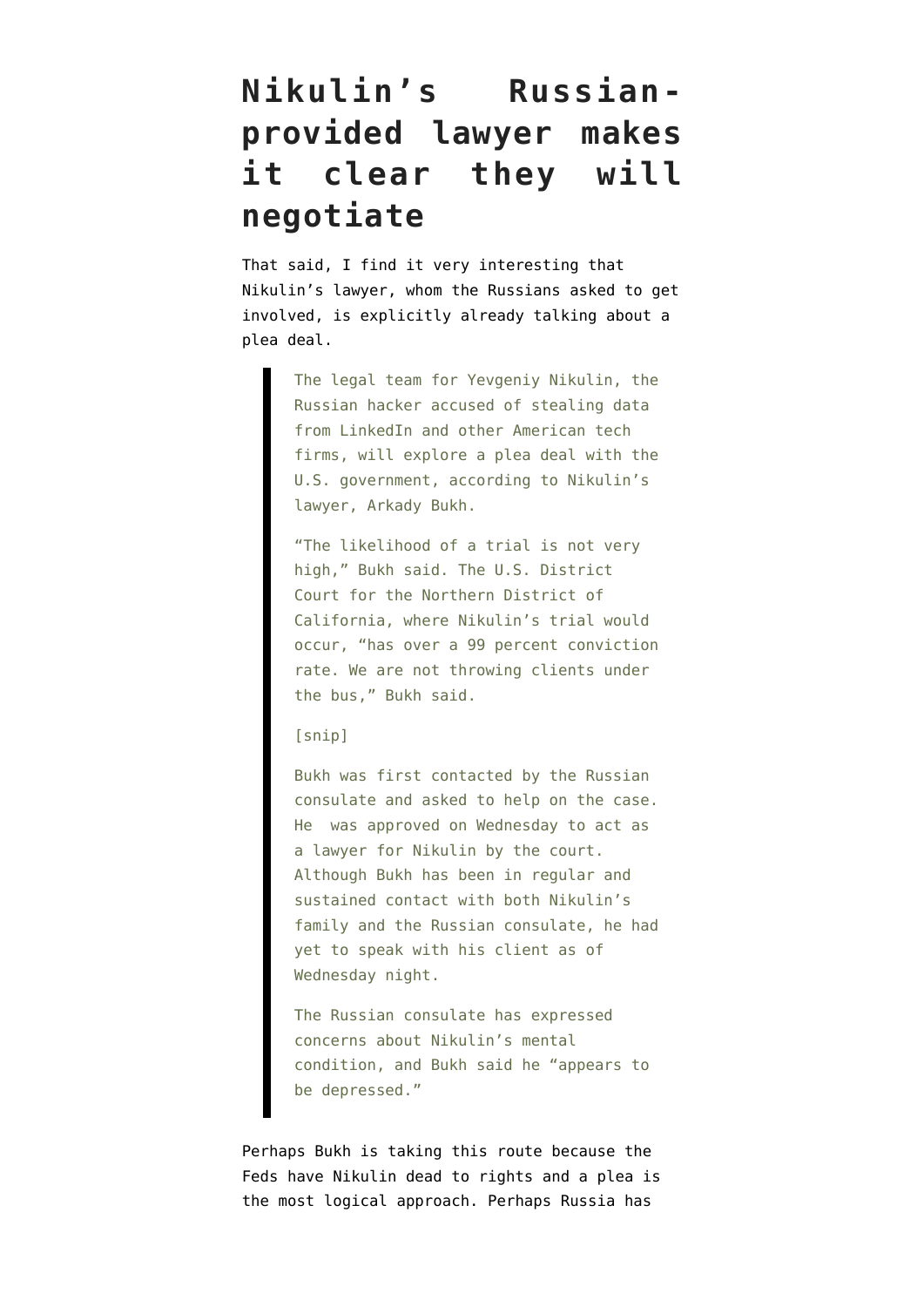learned its lesson from Roman Seleznev, the son of a prominent Duma member, who has been [shipped](https://krebsonsecurity.com/tag/roman-seleznev/) [around to different jurisdictions](https://krebsonsecurity.com/tag/roman-seleznev/) to have additional onerous sentences added to his prison term; I'm fairly certain there are other sealed indictments against Nikulin besides the one he was charged under that DOJ could use similarly.

Or perhaps Russia has reason to want to bury any public airing of evidence regarding what Nikulin has done or could be said to have done.

### **How Nikulin might be involved in the 2016 operation**

I've long suggested that Nikulin may have had a facilitating role in the 2016 operation. That's because credentials from his LinkedIn hack were publicly sold for a ridiculously small amount just before May 18, 2016, rather inexplicably making them available outside the tight-knit group of Russians who had been using the stolen credentials up to that point.

Almost all of the people whose email boxes were sent to Wikileaks were affected by the LinkedIn (and/or MySpace) breach, meaning passwords and emails they had used became publicly available in the middle of the Russian operation. And those [emails were exfiltrated](https://gist.github.com/wh1sks/06613e1156d18c3a81895e5f3a6f291c) in the days immediately following, probably May 19-25, the public release of those credentials.

In other words, it is possible that stolen credentials, and not GRU hacks, obtained the emails that were shared with WikiLeaks.

None of that is to say that Russia didn't steal the emails shared with Wikileaks or arrange that handoff.

Rather, it's to say that there is a counternarrative that would provide convenient plausible deniability to both the Russians and Wikileaks that may or may not *actually* be how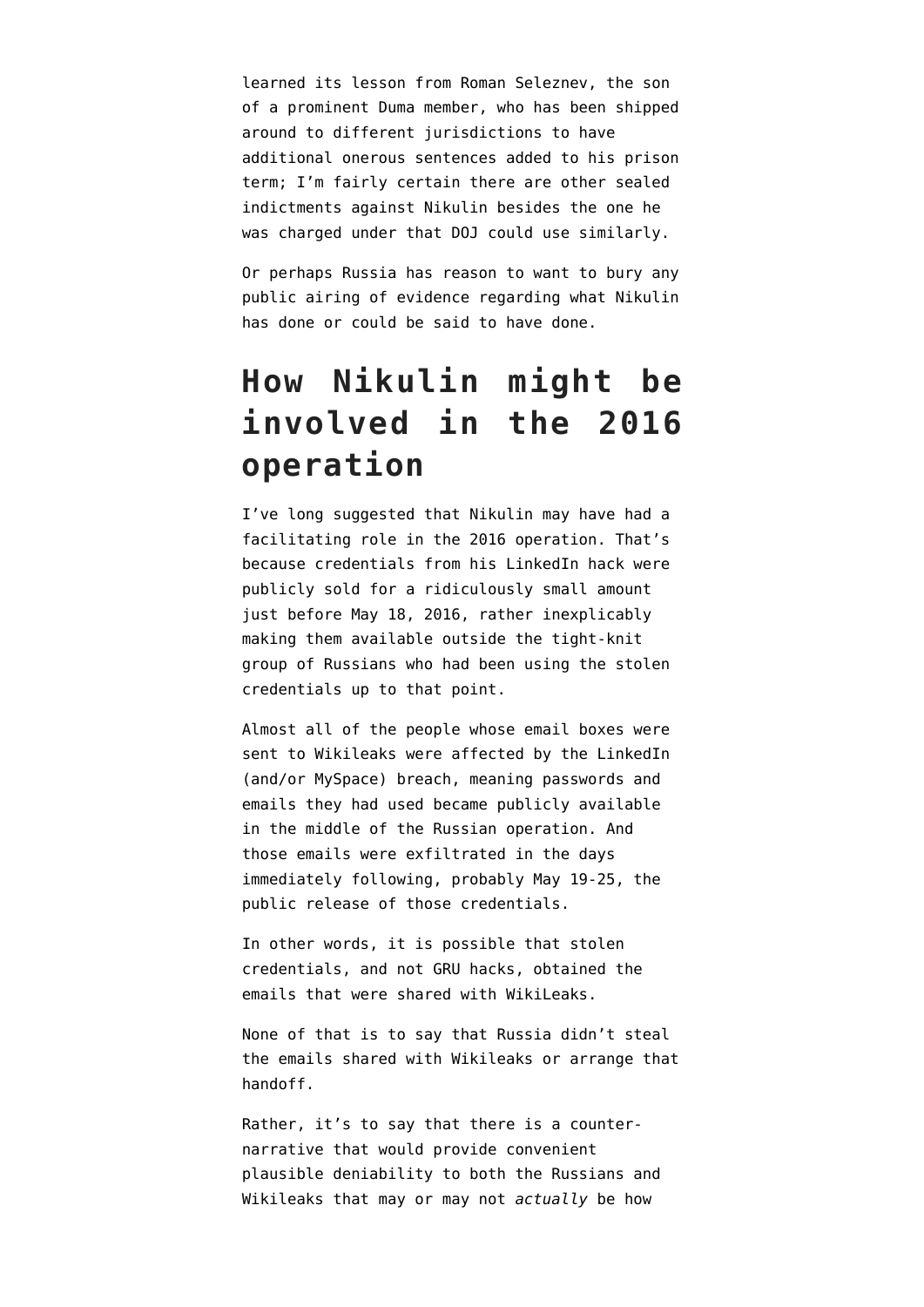those emails were obtained, but also may be all wrapped up ready to offer as a narrative to undercut the claim that GRU itself handed off the emails.

Note, too, how that timing coincides with the public claims Konstantin Kozlovsky made last year, which I laid out [here](https://www.emptywheel.net/2017/12/12/why-is-russia-finally-letting-dubious-details-of-its-involvement-in-dnc-hack-out/).

> April 28, 2015: FSB accesses Lurk servers with Kaspersky's help.

May 18, 2016: LinkedIn credentials allegedly stolen by Yevgeniy Nikulin made widely available.

May 18, 2016: Kozlovsky arrest.

May 19-25, 2016: DNC emails shared with WikiLeaks likely [exfiltrated](https://gist.github.com/wh1sks/06613e1156d18c3a81895e5f3a6f291c).

October 5, 2016: Yevgeniy Nikulin arrest in Prague.

October 20, 2016: Nikulin indictment.

November 1, 2016: Date of Kozlovsky confession.

December 5, 2016: Arrest, for treason, of FSB officers Dmitry Dokuchaev and Sergey Mikhailov.

February 28, 2017: [Indictment](https://www.justice.gov/opa/press-release/file/948201/download) (under seal) of FSB officers, including Dmitry Dokuchaev, Alexey Belan, and Karim Bartov for Yahoo hack.

March 15, 2017: Yahoo indictment [unsealed.](https://www.emptywheel.net/2017/03/15/the-yahoo-indictment-erectile-dysfunction-marketing-plus-stuff-nsa-does-all-the-time/)

August 14, 2017: Kozlovsky posts November 1 confession of hacking DNC on Facebook.

November 28, 2017: Karim Baratov (codefendant of FSB handlers) [plea](https://www.justice.gov/opa/pr/canadian-hacker-who-conspired-and-aided-russian-fsb-officers-pleads-guilty) [agreement](https://www.justice.gov/opa/pr/canadian-hacker-who-conspired-and-aided-russian-fsb-officers-pleads-guilty).

December 2, 2017: Kozlovsky's claims posted on his Facebook page.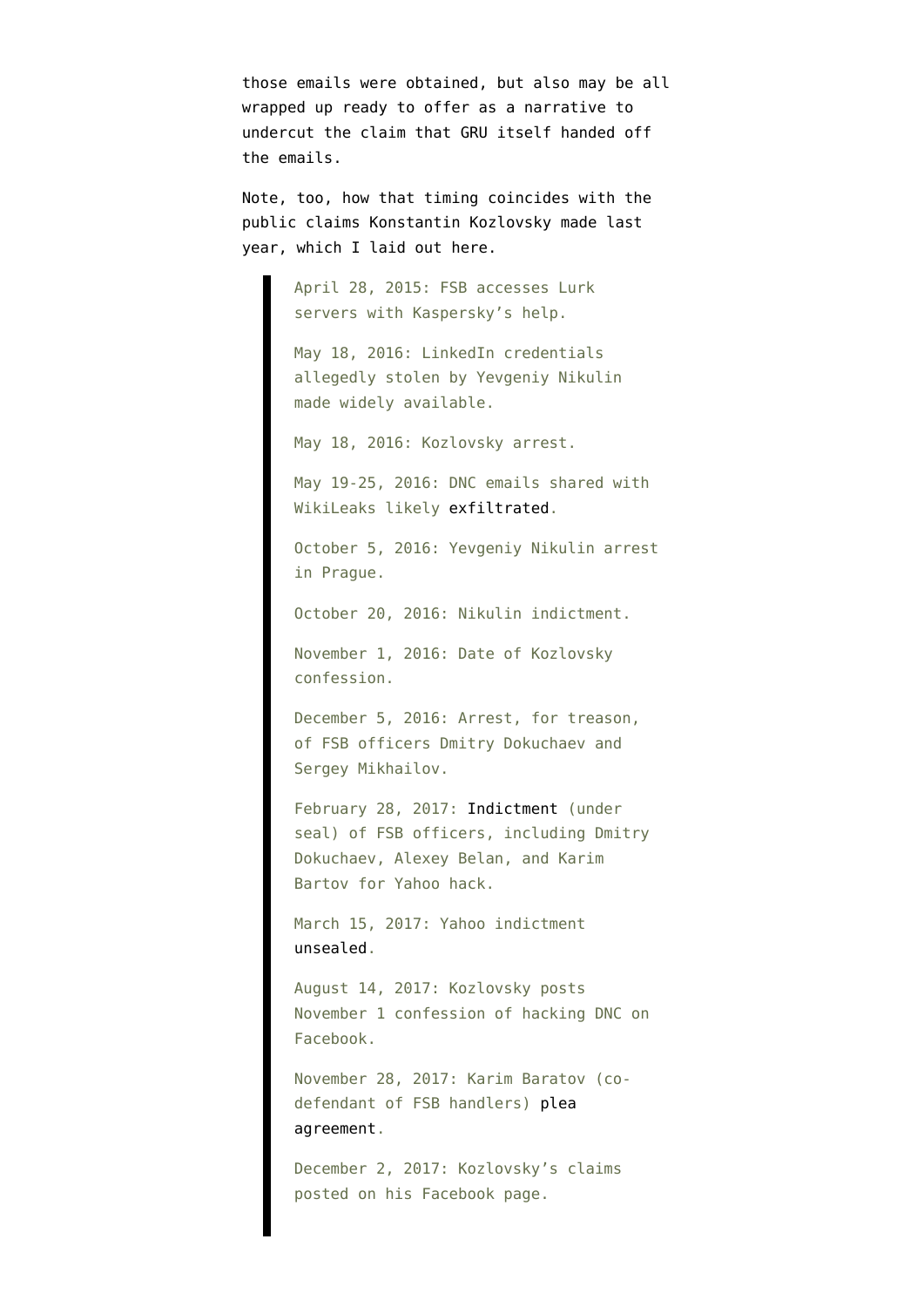March 30, 2018: Extradition of Nikulin.

April 2, 2018: Report that Dokuchaev accepted a plea deal.

April 17, 2018: Scheduled court appearance for Nikulin.

With each new hacker delivered into US custody, something happens in Russia that may provide an alternate narrative.

And consider that in the wake of Nikulin's extradition, Dmitry Dokuchaev and another of the people accused of treason in Russia [have made a](https://meduza.io/en/feature/2018/04/03/two-russian-treason-suspects-including-a-former-fsb-agent-sign-partial-plea-bargains) [partial confession](https://meduza.io/en/feature/2018/04/03/two-russian-treason-suspects-including-a-former-fsb-agent-sign-partial-plea-bargains) that will, like any Nikulin plea, serve to bury much of the claimed evidence against them.

> Two of the four suspects in a Russian treason case, including a former agent in the FSB's Information Security Center, have reportedly signed plea bargains where they confess to transferring data to foreign intelligence agencies. Three sources have [confirmed](https://www.rbc.ru/technology_and_media/02/04/2018/5abd1a659a79471af3f664fd) to the magazine *RBC* that former FSB agent Dmitry Dokuchaev and entrepreneur Georgy Fomchenkov reached deals with prosecutors.

One of *RBC*'s sources says the two suspects claim to have shared information with foreign intelligence agencies "informally," denying that there was anything criminal about the exchange. Dokuchaev and Fomchenkov say they were only trying to help punish cyber-criminals operating outside Russia and therefore outside their jurisdiction. Lawyers for the two suspects refused to comment on the story.

As a result of the plea bargains, the two men's trials will be fast-tracked in a special procedure where the evidence collected against them isn't reviewed.